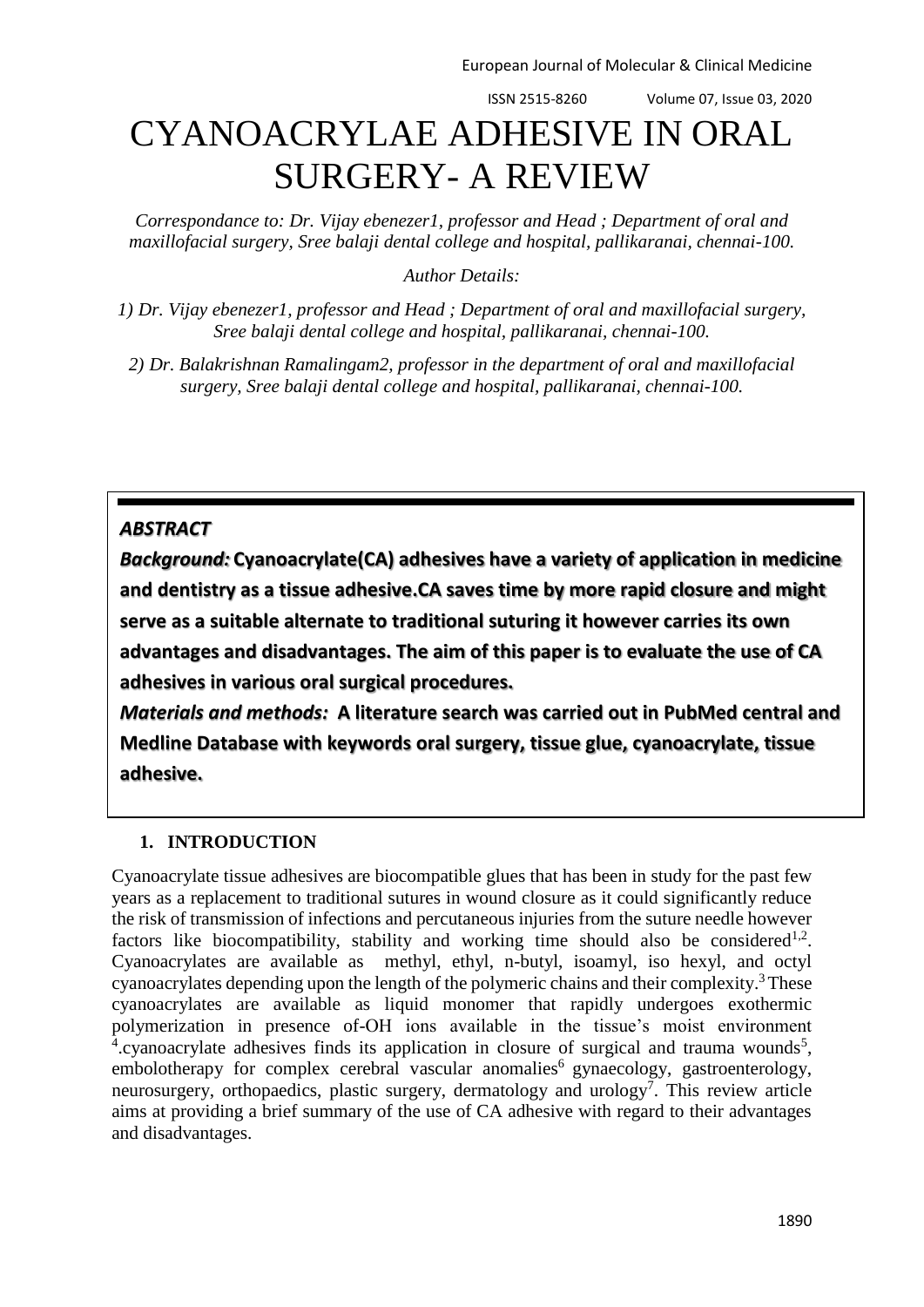ISSN 2515-8260 Volume 07, Issue 03, 2020

## **2. USES IN ORAL AND MAXILLOFACIAL SURGERY**

Herod <sup>8</sup> was the first one to review the cyanoacrylate adhesive use in dentistry; Mehta et al was the first to conduct a study on the adhesive in oral surgery<sup>9</sup>. Butyl cyanoacrylate was used in osteosynthesis treatment of mandibular fractures and were followed up for the next 6 months. According to Enrico foresta et al N-Butyl-2-Cyanoacrylate can be used in the treatment of comminuted bone fractures involving the maxillofacial region . no adverse effects were detected. The Cyanoacrylate adhesive aids in the fracture alignment and osteosynthesis of the fractured fragments. Wiecko et al used the N-Butyl-2-Cyanoacrylate adhesive for 4 people with fracture of frontal sinus. Mehta et al used N-Buty

l-2-Cyanoacrylate adhesive for osteosynthesis of mandibular fracture after reduction. Kim et al suggested the use of N-Butyl-2-Cyanoacrylate adhesive for repair, alignment and osteosynthesis of small communited fracture fragments. Although benefits of using the adhesive overweighs the risk of development of allergy, infections and pseudo arthrosis. According to a study performed by salata et al  $10$  in animal models it was found that with the use of cyanoacrylate adhesive there was a much lesser inflammation and higher induced mineralized tissue volume compared to fixation using plates and screws. CA adhesives has also been widely experimented for use in alveoloplasty procedures, cleft lip and palate surgery and socket preservation.

According to choi et  $al<sup>11</sup>$  observed that there was a complete healing of the Schneiderian membrane following the use of CA adhesive for the maxillary antral perforation closure. studies have also demonstrated the use of cyanoacrylates for wound closure following intra oral incision and excision biopsies, fracture and also as a hemostatic agent following impaction removal <sup>12</sup>,and also in aesthetic surgical procedures like blepharoplasty , facelift, eyebrow lift.

#### **3. INDICATIONS**

Indications for the use of CA adhesives are as follows

- $\checkmark$  Oesophageal fistula closure
- $\checkmark$  Skin wound closure
- $\checkmark$  Mammoplasty
- $\checkmark$  Grafting of Bone and cartilage
- $\checkmark$  Occlusion of varicose vein
- $\checkmark$  Corneal surgery
- $\checkmark$  Maxillofacial trauma
	- $\triangleright$  Fracture of anterior wall of maxillary sinus
	- $\triangleright$  Orbital floor and roof
	- $\triangleright$  Anterior wall of frontal sinus

### **4. CONTRAINDICATIONS**

Contraindications for the use of Cyanoacrylate adhesive are as follows

- $\checkmark$  Subjected areas of joint tension
- $\checkmark$  Subjected areas of friction
- $\checkmark$  infection and/or contaminated areas with exudate <sup>13</sup>
- $\checkmark$  conjunctival procedures
- $\checkmark$  patients having allergy to cyanoacrylate<sup>14</sup>.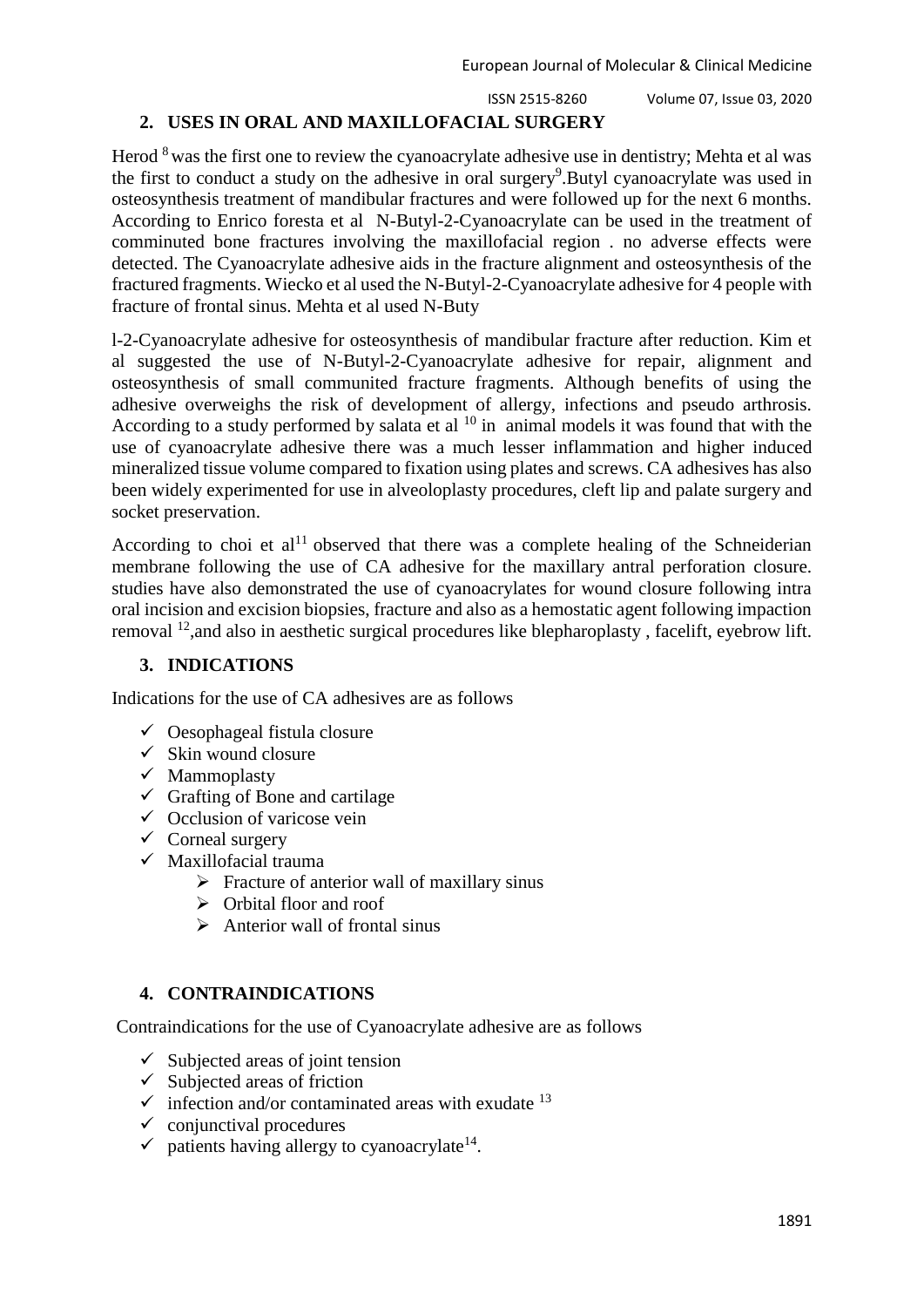#### **5. ADVANTAGES AND DISADVANTAGES OF CYANOACRYLATE ADHESIVE**

ISSN 2515-8260 Volume 07, Issue 03, 2020

## **1. ADVANTAGES**

- $\checkmark$  good biodegradability
- $\checkmark$  good hemostatic and bacteriostatic properties
- $\checkmark$  ease of application
- $\checkmark$  accelerated healing
- $\checkmark$  accelerated epithelial keratinization
- $\checkmark$  reduced time and discomfort
- $\checkmark$  pain free
- $\checkmark$  no potential for necrosis
- $\checkmark$  no dehiscence
- $\checkmark$  reduced inflammation
- $\checkmark$  significantly lesser erythema and sensitivity
- **2. DISADVANTAGES**
- $\checkmark$  High cost
- $\checkmark$  Reduced tensile strength
- $\checkmark$  Allergic reactions
- **6. DISCUSSION**

Local application of cyanoacrylate adhesive is a very effective and reliable procedure in bleeding disorder patients undergoing oral surgical procedures. Additionally, a significant reduction in blood loss during and after oral surgical procedures was observed aiding in facilitating multiple surgical procedures. With the use of CA adhesives there is a significant cost reduction in treatment and rapid haemorrhage control which in turn reduces the patient's anxiety. It is important to note that these cyanoacrylate resins serves its function well even in moist environment thus making it very suitable for intraoral surgical procedures,these adhesives form a polymer chain when it comes in contact with saliva and holds the wound margins together<sup>15</sup>. However, application of the adhesive in extremely moist surface poses a challenge since the material sets quickly. Moreover the tissue adhesives does not carry the risk of transmission of infections and also exhibit a very good bacteriostatic property.

### **7. CONCLUSION**

Although tissue adhesives appear to have several advantages there is a serious disadvantage of exothermic heat production during the process of polymerization. Even though the current literature provides with convincing results on safety , ease of application of these cyanoacrylate adhesives additional research with larger patient populations and different study designs is necessary for further conclusions

### **8. REFERENCES**

.

- 1. L.Montanaro,C.R.Arciola,E.Cennietal.,"Cytotoxicity,blood compatibility and antimicrobial activity of two cyanoacrylate glues for surgical use," Biomaterials, vol. 22, no. 1, pp. 59–66, 2001.
- 2. M.S. Kumar,S. Natta,G. Shankar, S. H. Reddy, D. Visalakshi, and G. V. Seshiah, "Comparison between silk sutures and cyanoacrylate adhesive in human mucosa- a clinical and histologicalstudy,"JournalofInternationalOralHealth,vol.5,pp. 95– 100,2013.